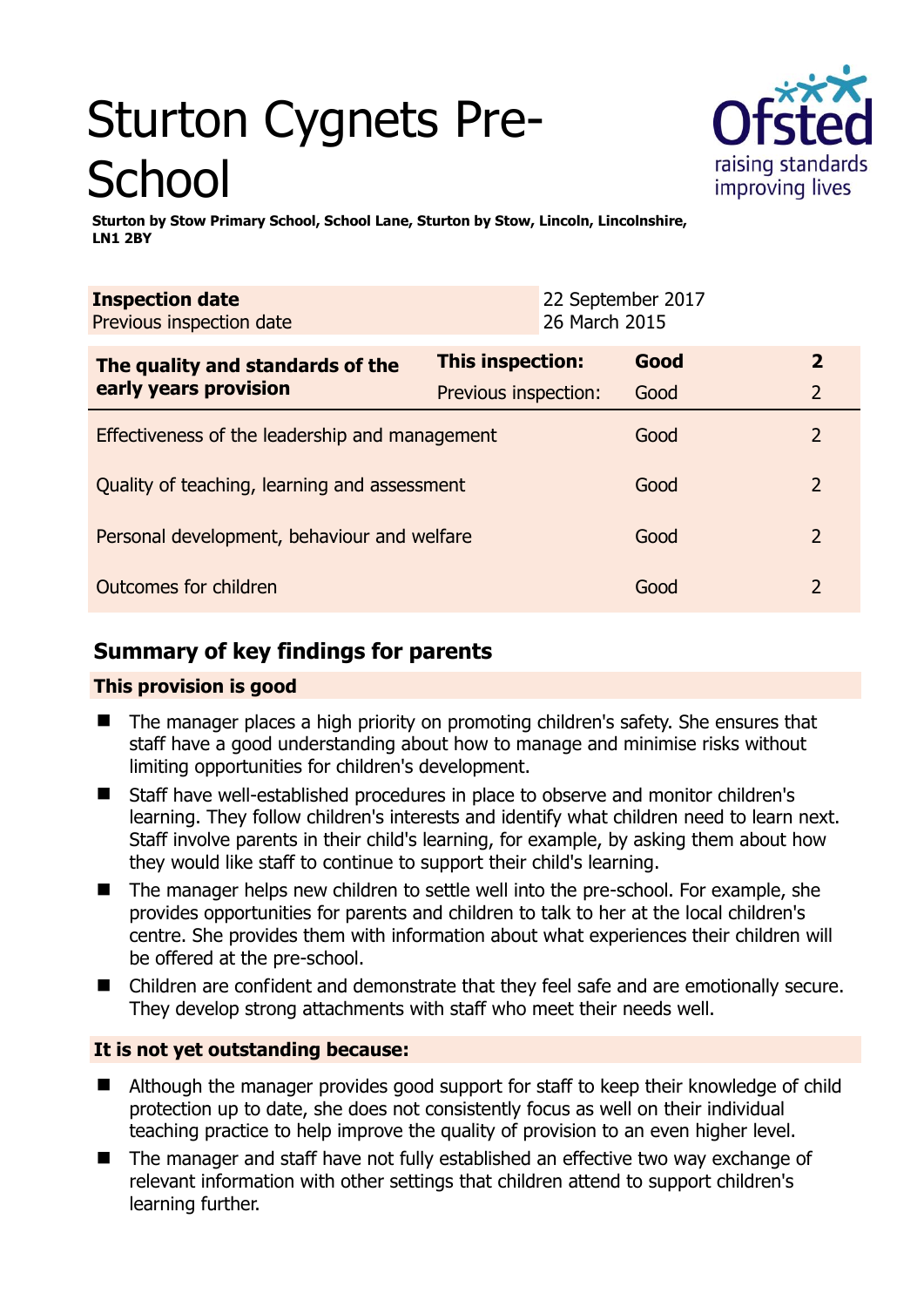## **What the setting needs to do to improve further**

#### **To further improve the quality of the early years provision the provider should:**

- $\blacksquare$  extend professional development to help raise teaching skills to the highest level
- establish more effective relationships with other settings children attend and consistently exchange information to support children's learning further.

#### **Inspection activities**

- The inspector observed the quality of teaching during activities indoors and outdoors and assessed the impact this has on children's learning.
- The inspector spoke with staff and children during the inspection.
- The inspector completed a joint observation with the pre-school manager.
- The inspector held a meeting with the pre-school manager. She looked at relevant documentation and evidence of the suitability of staff working in the pre-school.
- The inspector spoke to several parents during the inspection and took account of their views.

#### **Inspector**

Hayley Ruane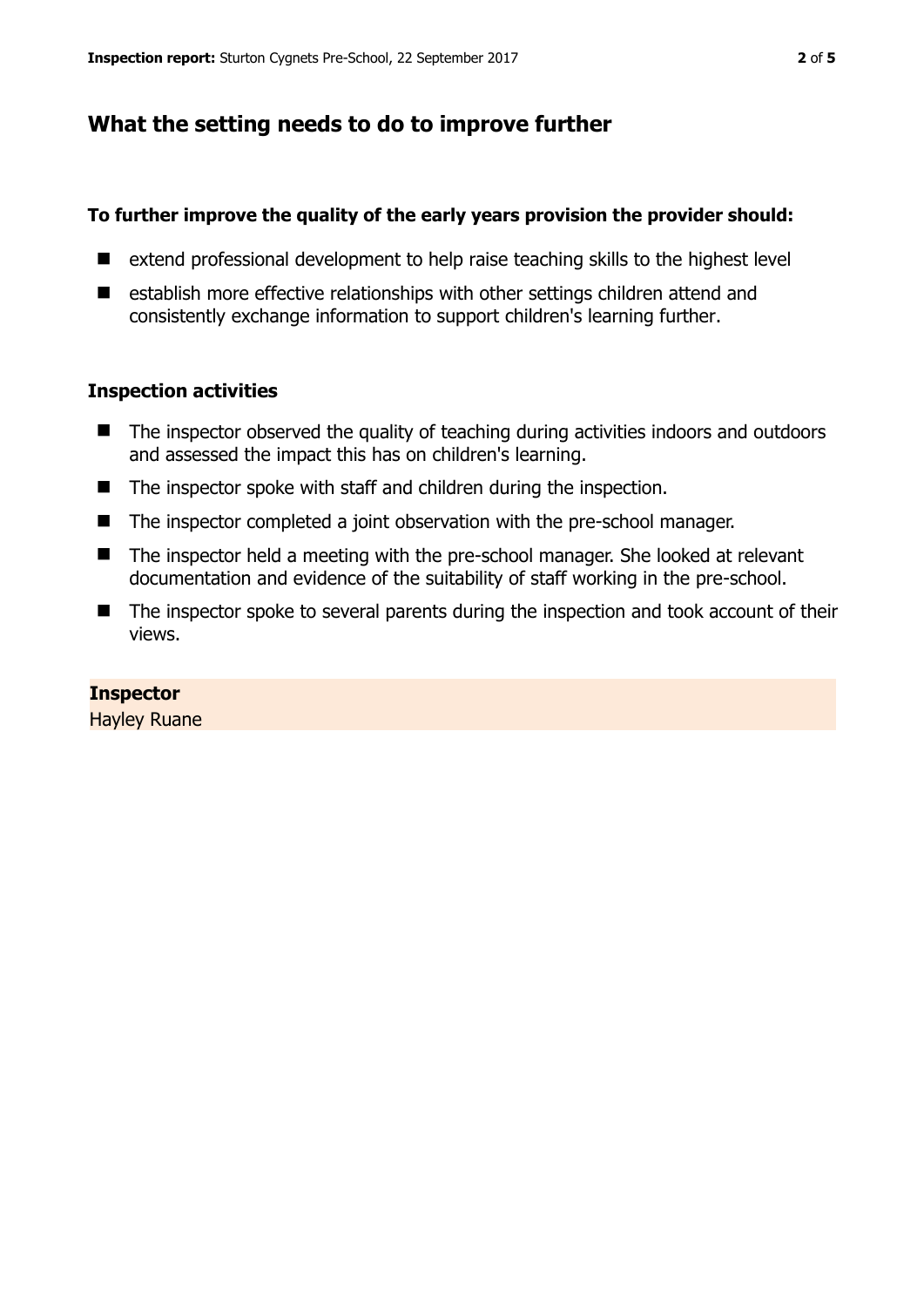# **Inspection findings**

#### **Effectiveness of the leadership and management is good**

Safeguarding is effective. The manager and staff know the signs that may indicate a child is at risk of significant harm. Recruitment procedures are robust and ensure that staff are suitable in their roles. The manager monitors the progress made by individuals and groups of children. Recent assessments have helped her to provide boys with further opportunities to develop their understanding of the world. The manager and committee evaluate practice and identify where changes can improve outcomes for children. For example, they raise funds to provide children with more opportunities to explore outside. Staff invite teachers to the pre-school to see the children before they start school. They take children to join the host school for special events, such as a nativity play. This helps children to become familiar with the people and environment they will move on to.

### **Quality of teaching, learning and assessment is good**

Staff are well qualified and know children well. Children settle quickly and separate from their parents with encouragement from staff. Children make good progress in their communication and language skills. Staff work well in partnership with other professionals to provide targeted support to help children develop their speaking skills. Children join small-group activities that helps to promote their listening and attention skills. Staff provide opportunities for children to develop their mathematical skills. For example, children match shapes and colours when they first arrive. Staff ask children to count the number of children present. Children have opportunities to learn about different occupations. Staff talk to children about their parents' occupations as they use sand and water to make cement.

#### **Personal development, behaviour and welfare are good**

Children enjoy carrying out small tasks to help develop their sense of responsibility. For example, staff allocate a 'helper of the day' who is responsible for preparing the snack. Children are provided with baskets to collect toys and objects from the floor before tidying them away. They demonstrate positive behaviour and learn to care for their environment. Staff are good role models, for example, they use sand timers as visual prompts to encourage children to take their turn to ride on tricycles. Children learn key skills in preparation for their move on to school. Staff encourage children to be independent. For example, children confidently select their coats before going outside and wash their hands before eating.

## **Outcomes for children are good**

Children make good progress in their learning. They learn about healthy foods and help staff to plant and water vegetables in the garden. Children pick and eat these for snack. They develop their understanding of technology as they press buttons on a computer and use a simple program. Children learn to recognise letters and to say the initial sounds of words, helping to extend their literacy skills. They thoroughly enjoy being physically active in the well equipped and stimulating garden.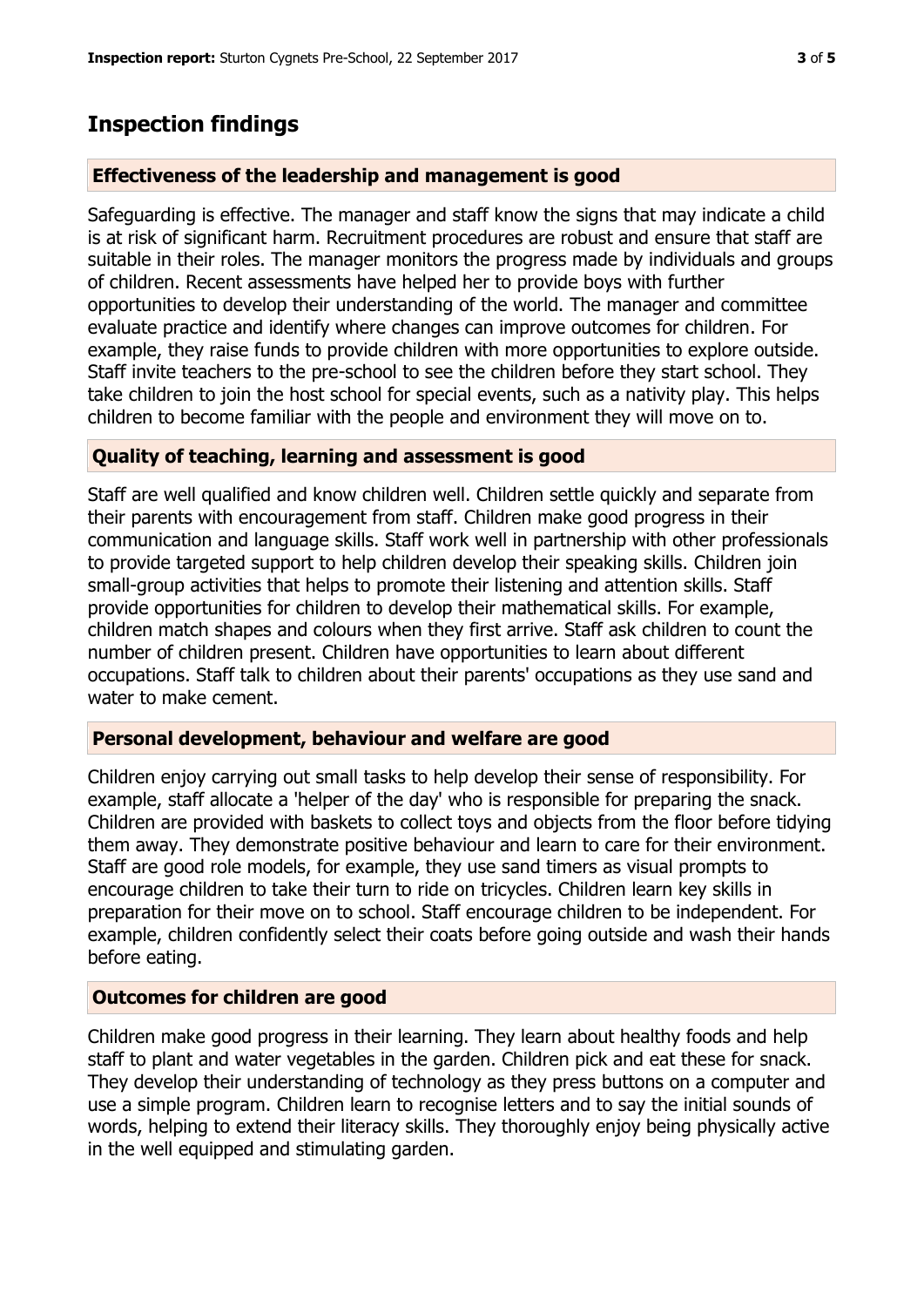# **Setting details**

| Unique reference number                             | 253471                                                                               |  |
|-----------------------------------------------------|--------------------------------------------------------------------------------------|--|
| <b>Local authority</b>                              | Lincolnshire                                                                         |  |
| <b>Inspection number</b>                            | 1090346                                                                              |  |
| <b>Type of provision</b>                            | Sessional provision                                                                  |  |
| Day care type                                       | Childcare - Non-Domestic                                                             |  |
| <b>Registers</b>                                    | Early Years Register, Compulsory Childcare<br>Register, Voluntary Childcare Register |  |
| Age range of children                               | $2 - 4$                                                                              |  |
| <b>Total number of places</b>                       | 24                                                                                   |  |
| Number of children on roll                          | 25                                                                                   |  |
| Name of registered person                           | <b>Sturton Cygnets Committee</b>                                                     |  |
| <b>Registered person unique</b><br>reference number | RP519164                                                                             |  |
| Date of previous inspection                         | 26 March 2015                                                                        |  |
| <b>Telephone number</b>                             | 01427787053                                                                          |  |

Sturton Cygnets Pre-School registered in 1993. The pre-school employs six members of childcare staff. Of these, four hold an appropriate early years qualification at level 3 and one at level 5. The pre-school opens from Monday to Friday during term time only. Sessions are from 9am until 3pm. The pre-school provides funded early education for two- , three- and four-year-old children.

This inspection was carried out by Ofsted under sections 49 and 50 of the Childcare Act 2006 on the quality and standards of provision that is registered on the Early Years Register. The registered person must ensure that this provision complies with the statutory framework for children's learning, development and care, known as the early years foundation stage.

Any complaints about the inspection or the report should be made following the procedures set out in the guidance 'Complaints procedure: raising concerns and making complaints about Ofsted', which is available from Ofsted's website: www.gov.uk/government/organisations/ofsted. If you would like Ofsted to send you a copy of the guidance, please telephone 0300 123 4234, or email enquiries@ofsted.gov.uk.